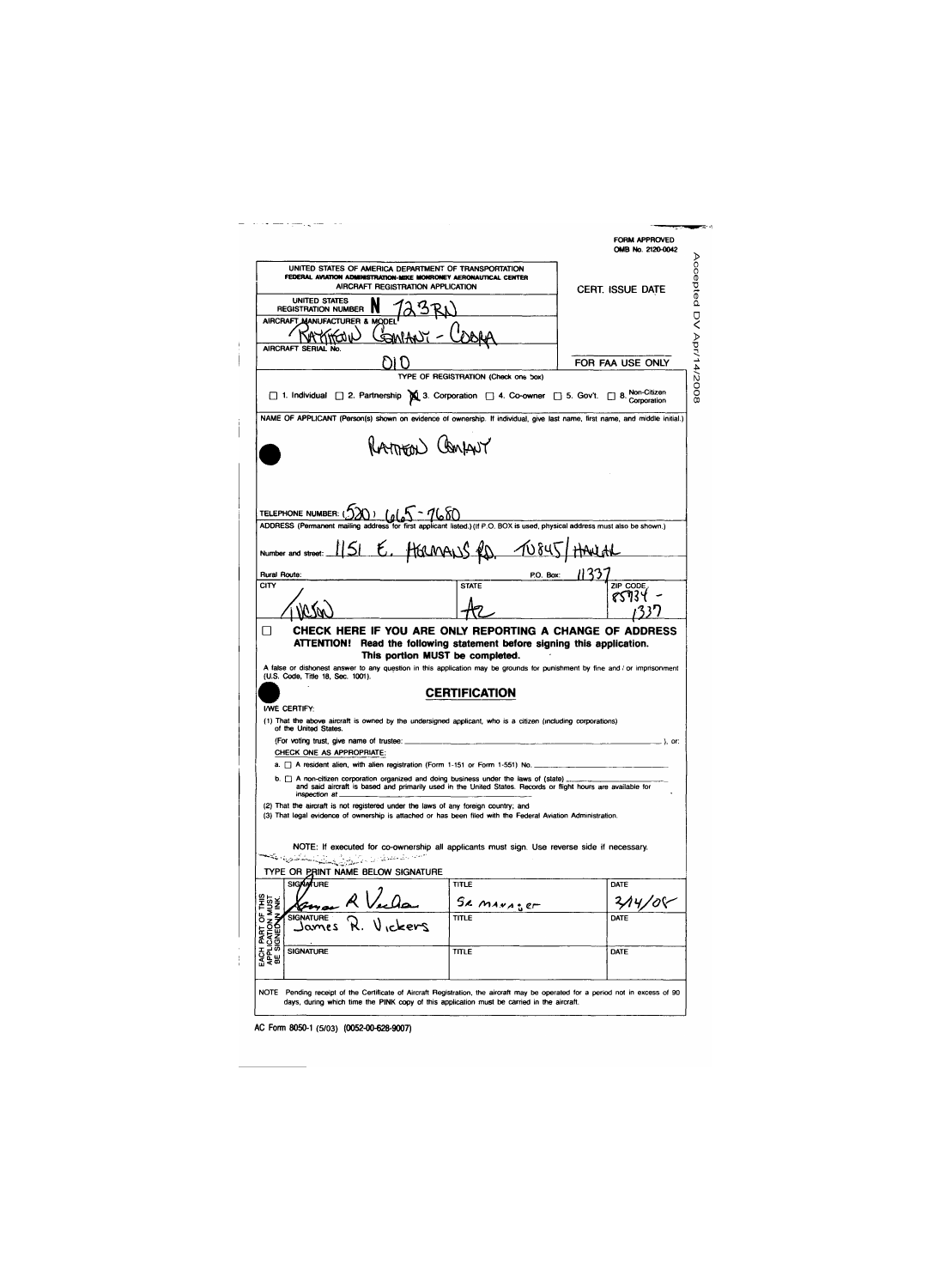

 $\mathcal{L} = \mathcal{L}$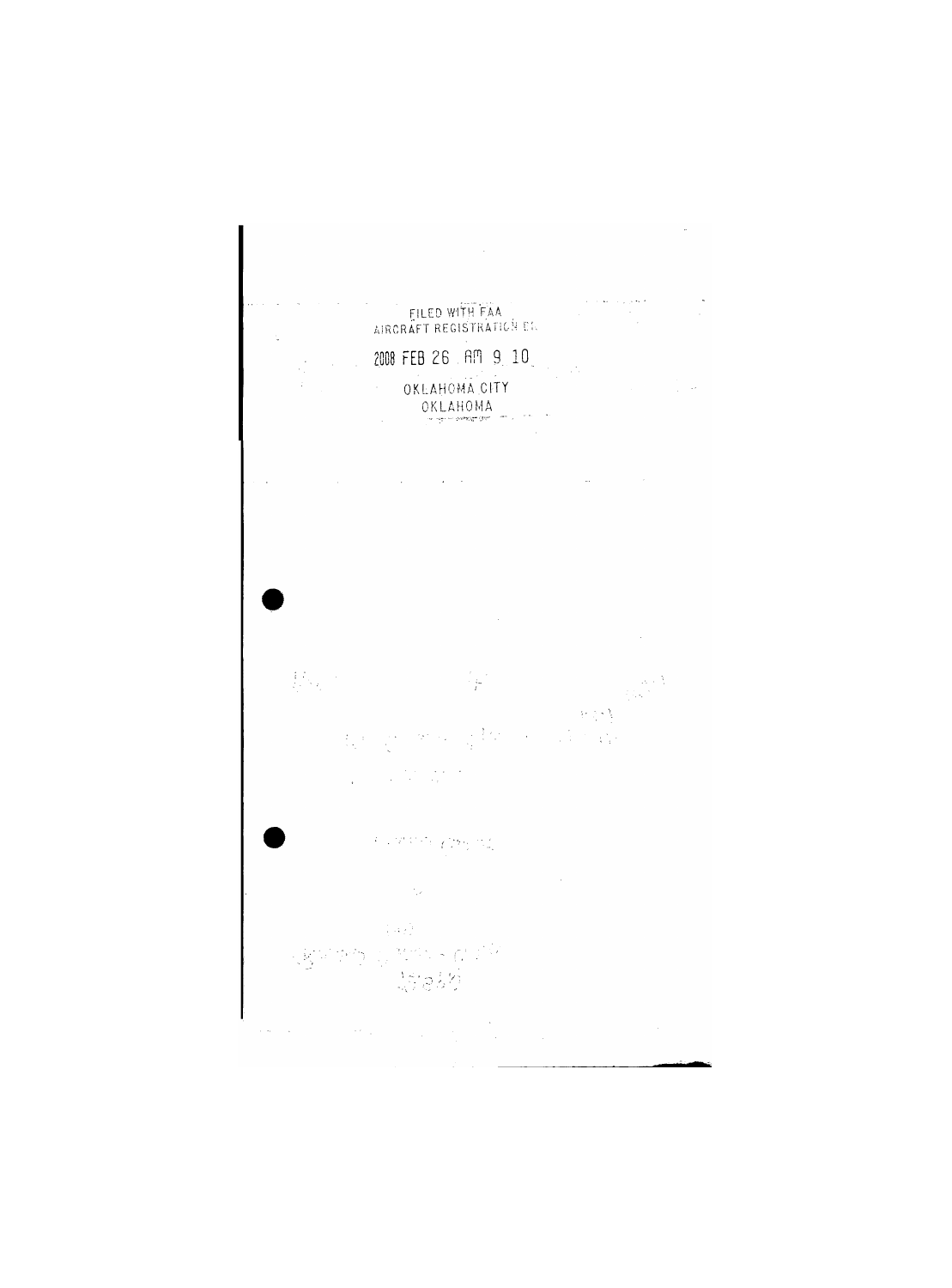Paperwork Reduction Act Statement: The information collected on this form is necessary to ensure applicant eligibility. The information is used to determine that the applicant meets the necessary qualifications as owner of an amateur built aircraft. We estimate that it will take approximately 30 minutes to complete the form. The information collection is required to obtain a benefit. The information collected becomes part of the aircraft registration system. Please note that an agency may not conduct or sponsor, and a person is not required to respond to, a collection of information unless it displays a currently valid OMB control number. OMB 2120-0042.

 $\bar{\alpha}$ 

## **AFFIDAVIT OF OWNERSHIP FOR EXPERIMENTAL AIRCRAFT INCLUDING AMATEUR-BUILT AIRCRAFT AND OTHER NON-TYPE CERTIFICATED AIRCRAFT**

| Raytheon Company<br>U. S. Identification                                                                                                                                                                                                                                                                                                        |  |
|-------------------------------------------------------------------------------------------------------------------------------------------------------------------------------------------------------------------------------------------------------------------------------------------------------------------------------------------------|--|
| Name of Amateur built builder OR<br>Raytheon Company<br>Name of Non TC'd manufacturer                                                                                                                                                                                                                                                           |  |
| Cobra<br>010<br>Model<br>Serial Number                                                                                                                                                                                                                                                                                                          |  |
| <b>Unmanned Airplane</b><br>Class (airplane, rotorcraft, glider, etc.)                                                                                                                                                                                                                                                                          |  |
| Reciprocating<br>Type of Engine Installed (reciprocating, turbopropeller, etc.)                                                                                                                                                                                                                                                                 |  |
| 1<br>Number of Engines Installed                                                                                                                                                                                                                                                                                                                |  |
| Desert Aircraft, DA0150, SN DA3547<br>Manufacturer, Model and Serial Number of each Engine Installed                                                                                                                                                                                                                                            |  |
| Land<br>Built for Land or Sea Operation                                                                                                                                                                                                                                                                                                         |  |
| $(0)$ zero<br>Number of Seats                                                                                                                                                                                                                                                                                                                   |  |
| <b>MUST CHECK ONE</b>                                                                                                                                                                                                                                                                                                                           |  |
| More than 50% of the above-described aircraft was built from miscellaneous parts and I am the owner. (This option is for<br>amateur-built aircraft.)                                                                                                                                                                                            |  |
| More than 50% of the above-described aircraft was built from a kit (prefabricated parts) and I am the owner. The bill of sale from<br>the kit manufacturer is attached. (This option is for amateur-built aircraft.)                                                                                                                            |  |
| I certify that the above-described aircraft is a newly manufactured non-type certificated aircraft and is not currently registered in<br>another country. (This option is for manufacturers only.)                                                                                                                                              |  |
| I certify that the above-described aircraft is a previously manufactured (used) non-type certificated aircraft and is not currently<br>registered in another country. Evidence of ownership from the aircraft manufacturer through any intervening owners is attached.<br>(This option is for owners of previously manufactured aircraft only.) |  |
| Name of Owner:<br>Raytheon Company                                                                                                                                                                                                                                                                                                              |  |
| Senior Manager<br>Jone R.<br>$\mu$ Title of Signer (If Appropriate):<br>Signature of Owner:                                                                                                                                                                                                                                                     |  |
| 1151 E. Hermans Road, P.O. Box 11337<br>Address                                                                                                                                                                                                                                                                                                 |  |
| TU845/Hangar                                                                                                                                                                                                                                                                                                                                    |  |
| ΑZ<br>85734-1337<br>Tucson<br>City:<br>State:<br>Zip:                                                                                                                                                                                                                                                                                           |  |
| 520-545-9969<br>Telephone:                                                                                                                                                                                                                                                                                                                      |  |
| Notary Public:                                                                                                                                                                                                                                                                                                                                  |  |
| Pima<br>State of: Arizona<br>County of:                                                                                                                                                                                                                                                                                                         |  |
| Subscribed and sworn to before me this<br>day of                                                                                                                                                                                                                                                                                                |  |
| My Commission Expires:                                                                                                                                                                                                                                                                                                                          |  |
| (Signature-ot)<br>√otarv F                                                                                                                                                                                                                                                                                                                      |  |
| DE I<br>AC Form 8050-88 (10/05)<br>CARØ<br><b>C-APIZONA</b><br>NOTARY PUBLIC- ARIZONA<br>,UNTY<br><b>PIMA COUNTY</b><br>.ne 1, <b>20</b> €%<br>My Comm. Exp.: June 1, 2009                                                                                                                                                                      |  |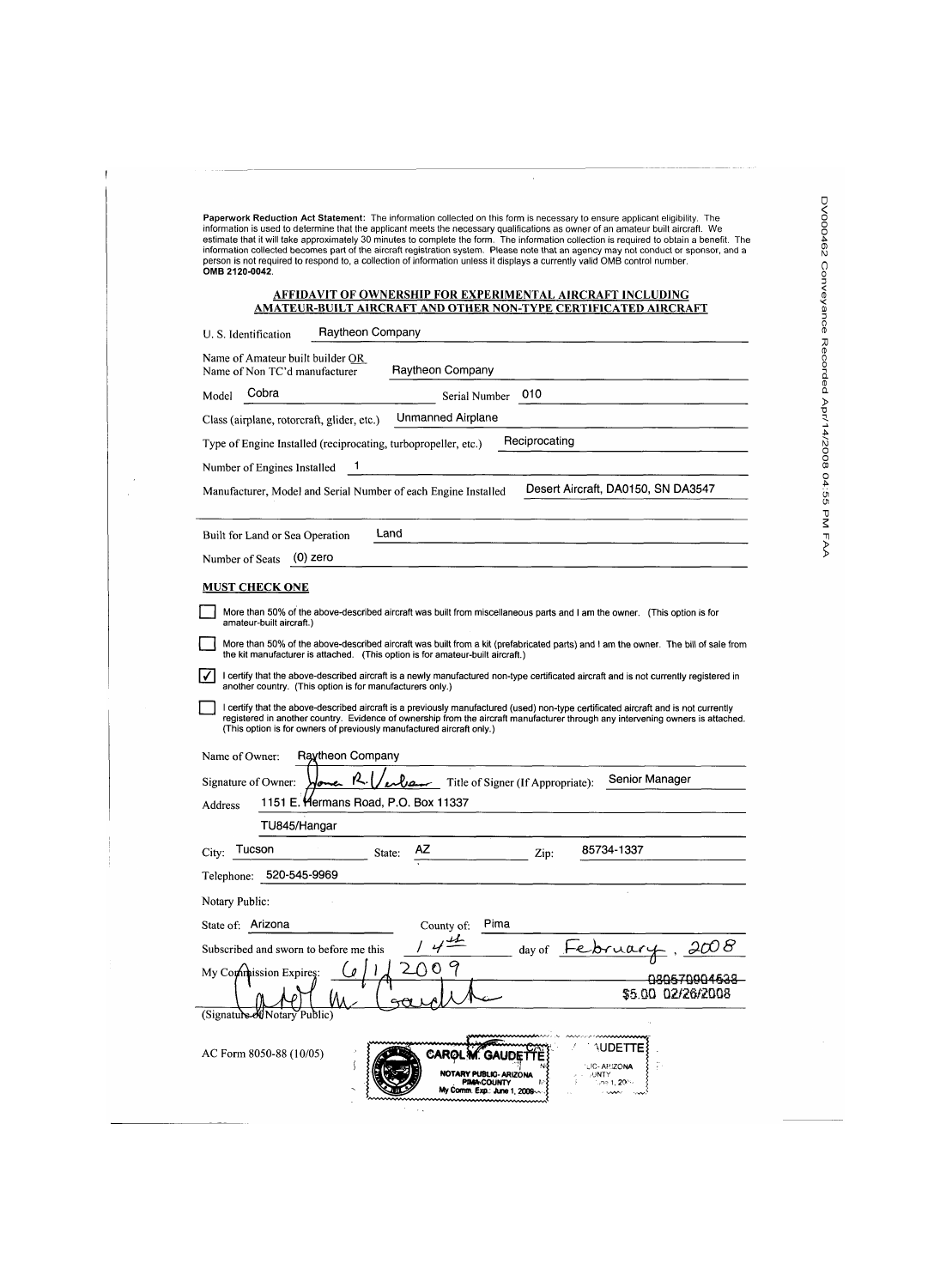$\label{eq:3} \begin{array}{ll} \mathcal{D}_{\mathcal{A}}(\mathcal{A}(\mathbf{u})) = \mathcal{A}(\mathcal{A}(\mathbf{u})) = \mathcal{A}(\mathcal{A}) \\ \mathcal{D}_{\mathcal{A}}(\mathcal{A}(\mathbf{u})) = \mathcal{A}(\mathcal{A}) = \mathcal{A}(\mathcal{A}) \\ \mathcal{B}(\mathbf{u}) = \mathcal{B}(\mathcal{A}(\mathcal{A})) = \mathcal{A}(\mathcal{A}) = \mathcal{A}(\mathcal{A}) \\ \mathcal{B}(\mathbf{u}) = \mathcal{B}(\mathcal{A}) = \mathcal{B}(\mathcal{A}) = \$ EILED WITH FAXE WAS CONSIDERED. ang pangkalang<br>Pangkalang 2008 FEB 26 AM 9 10 OKLAHOMA CITY<br>OKLAHOMA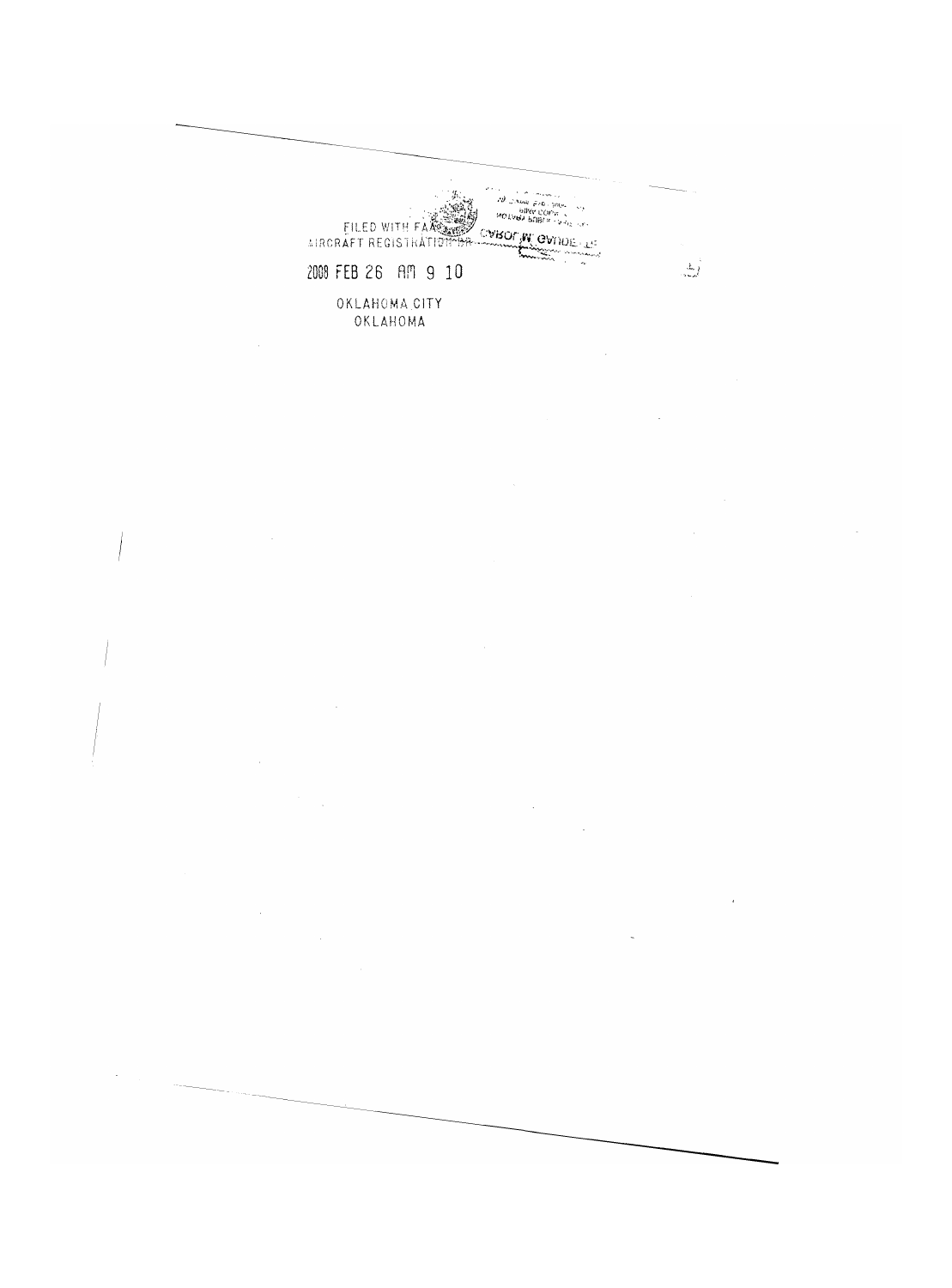## MEMORANDUM TO THE FILE

| OWENS         | /1/2008     |
|---------------|-------------|
| MONICA $\cap$ | .)4/        |
| ID            | <b>DATF</b> |

A Prior Record search was performed for RAYTHEON CO COBRA, 010 on 4/1/2008. Search results:

No Prior Record

Assigned N723RN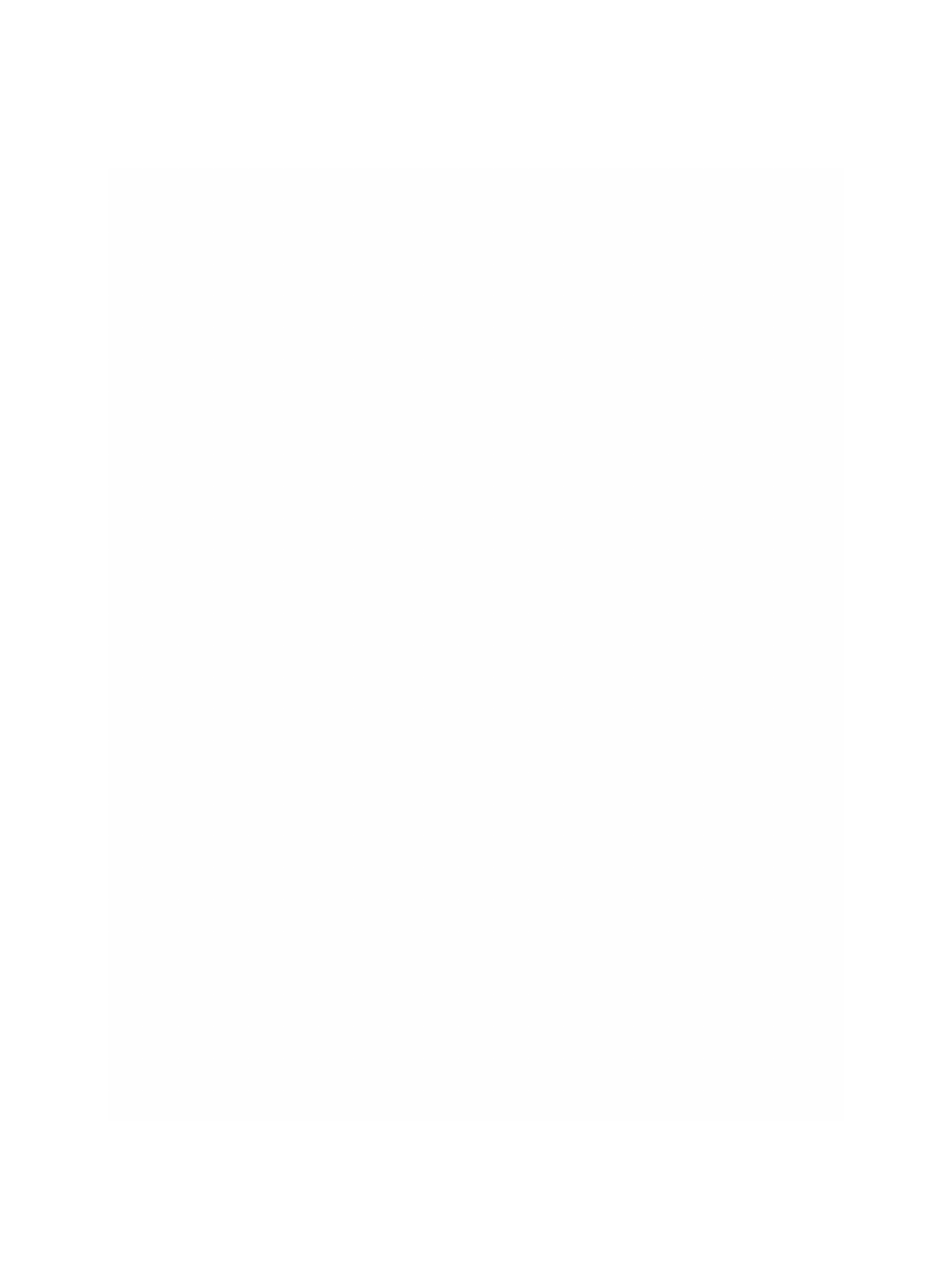Maytheon

In Reply Refer To: 07/110730/CMB/0062

21 March 2008

Federal Aviation Administration **Flight Standards Service** Aircraft Registration Branch, AFS-750 P.O. Box 25504 Oklahoma City, Oklahoma 73125-0504

ATTENTION: Ms. Michelle Endsley, Legal Instruments Examiner و الجارة<br>المالي والأولاد

 $SUBJECT:$   $-- ---$ 

## $\frac{1}{2}$  , where  $\frac{1}{2}$  and  $\frac{1}{2}$ المحمد للبيت الفقاعات.<br>المحمد المحمد المحمد المحمد المحمد المحمد ال 한도 없는 a Portug REFERENCE: Letter received from Ms. Endsley, dated 26 February 2008

Raytheon Company Cobra Serial Number 010 ----

Dear Ms. Endsley,

In response to your letter dated 26 February 2008, Raytheon Missile Systems hereby relinquishes special registration number N723RN. Furthermore, Raytheon Company requests that special registration number N723RN be assigned to the subject aircraft, Raytheon Company Cobra Serial Number 010.

Should you have any questions, please contact the undersigned at the letterhead address, Building M09, M/S 3, by phone 520-545-9318, facsimile 520-545-9679, or email cmbaron@raytheon.com.

**RAYTHEON COMPANY** 

**Missile Systems** PO Box 11337 Tucson, Arizona 85734 Accepted MO Apr/01/2008

Christine M. Baron Contracts Negotiator

CC: M. Ballinger G. Pierson

> 080880757385 \$10.00 03/28/2008